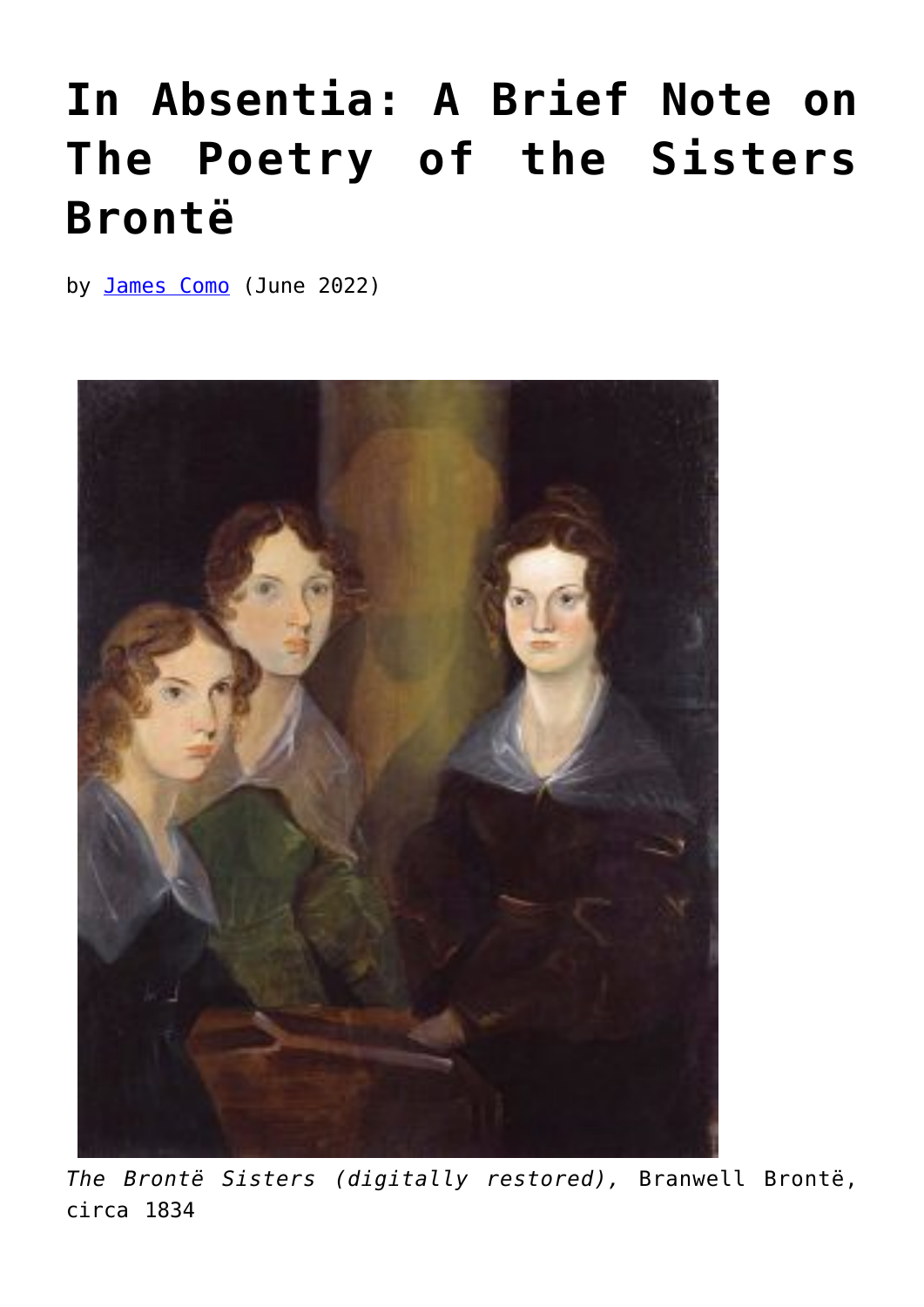Not *exactly* neglected as poets, not completely unanthologized, and not without a following (modest but intense), the Brontë sisters are, as poets, largely marginalized. In my entire literary education, undergraduate and graduate, I was never assigned or, in the texts, came upon a Brontë poem. Certainly they were personally shy and chary of public attention, an exponential understatement. Yet so was Emily Dickinson. Perhaps they are simply overshadowed by others with whom, justly or not, they are grouped. Wordsworth & Co. do take up much of the Romantic oxygen. Moreover, whereas Wordsworth counsels poets to recollect their emotions in tranquility, the Brontës, Emily especially, combust largely in the present tense; the reader swirls along with the poet, who (in spite of a consistently strict meter), seems to be neither writing poetry nor recollecting anything but instead living everything before our eyes. Maybe just *too* wuthering?

<span id="page-1-0"></span>Certainly the sisters' poetry is not of equal caliber, but the weakest, Anne, is sometimes very good, Charlotte even better, and the best, Emily, is routinely superb—often suited to the top rank of poets included in the English canon, from which as a poet she is absent. In any event, here my interest is not in the reason for their 'invisibility,' $[1]$  a state they preferred (thus assuming the male pen names of Acton, Currer and Ellis Bell), especially since as novelists Charlotte and Emily, first under their pen names and then their real ones, achieved considerable fame. Rather the question is this: *as poets* do they deserve a higher regard than they've been afforded? Not that reputation is directly proportionate to merit: that is risible and we know it. Moreover once a verdict has been rendered by history, either actively or by mere silence, rehabilitation is a heavy lift. Still, the absence invites some pondering.

Charlotte and Anne are too often too regular, as though they were writing thirteenth-century songs: too often, but not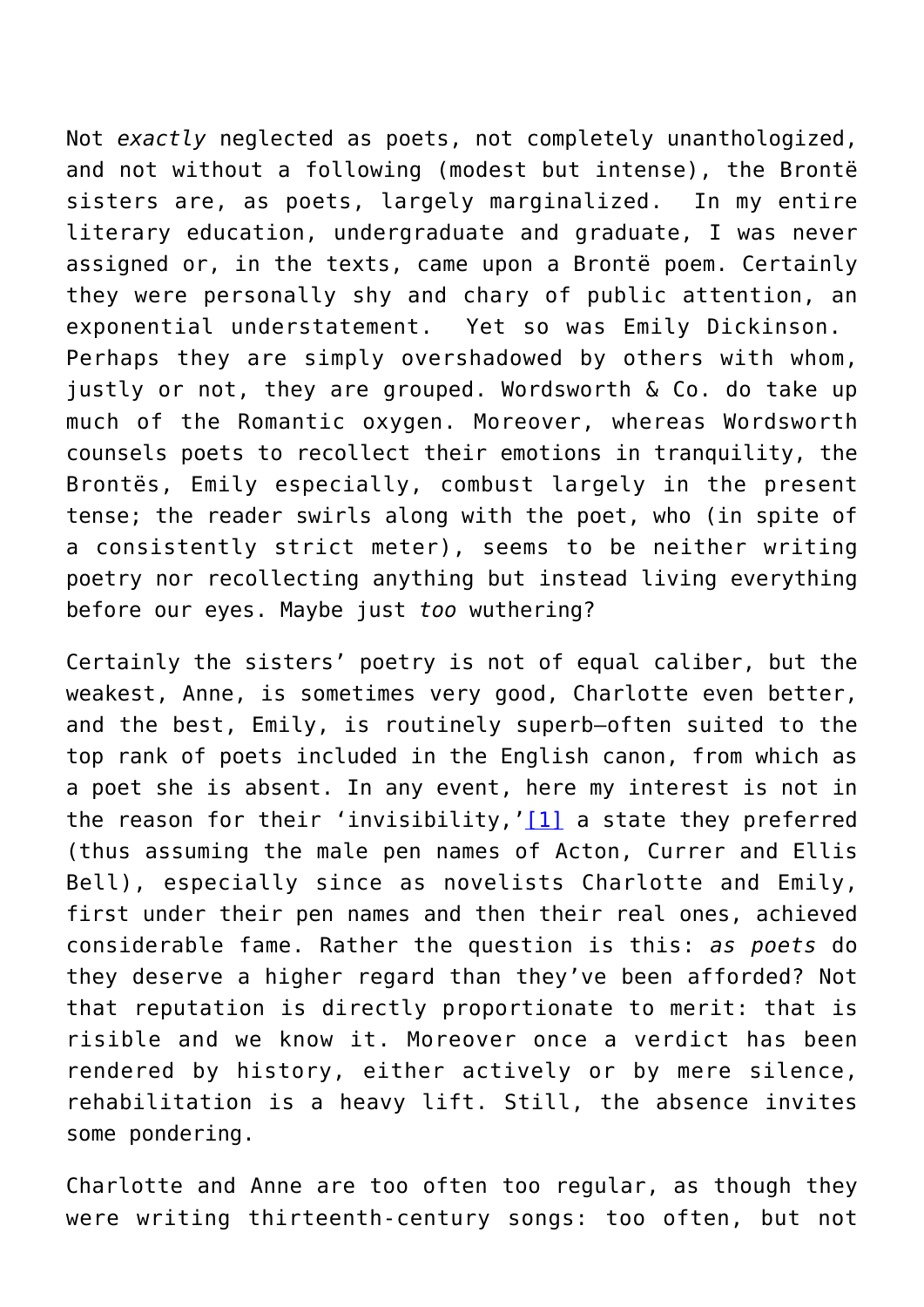necessarily badly. Consider this stanza (as always, best read aloud) by Anne, the last of four from "A Reminiscence"; in thought it repeats the third:

> To think a soul so near divine, Within a form, so angel fair, United to a heart like thine Has gladdened once our humble sphere.

Here there is some charm and naïve sincerity, but, I think, little freshness (though 'humble' does work in contrast to 'angel fair') or striking metrical skill, and (alas) it is typical of Anne. What follows, though, is a bit different. In "Home" she takes her time (seven stanzas), contrasting a sundappled, open landscape through which "the wind of winter sighs" (a foreshadowing?) with home—but of what sort?

> Where scarce the scattered, stunted trees Can yield an answering swell, But where a wilderness of heath Returns the sound as well.

Not quite the sighing calm of the opening or of any home you might imagine. Then what?

> Restore to me that little spot, With grey walls compassed round, Where knotted grass neglected lies, And weeds usurp the ground. [2]

<span id="page-2-0"></span>This home is more than curious: both wild *and* sheltered, perhaps revealing an inner landscape in which Anne wants it both ways, walled *and* battered. So she gets interesting, even if remaining metrically predictable. (I cannot blame her for Joyce Kilmer bouncing around in my head.) She is childlike, maybe childish—and much too confined. Nevertheless, her passion is genuine, and we should remember that the root of 'passion' is *passio*, suffering, which is where the sisters live—for reasons terrestrial and otherwise.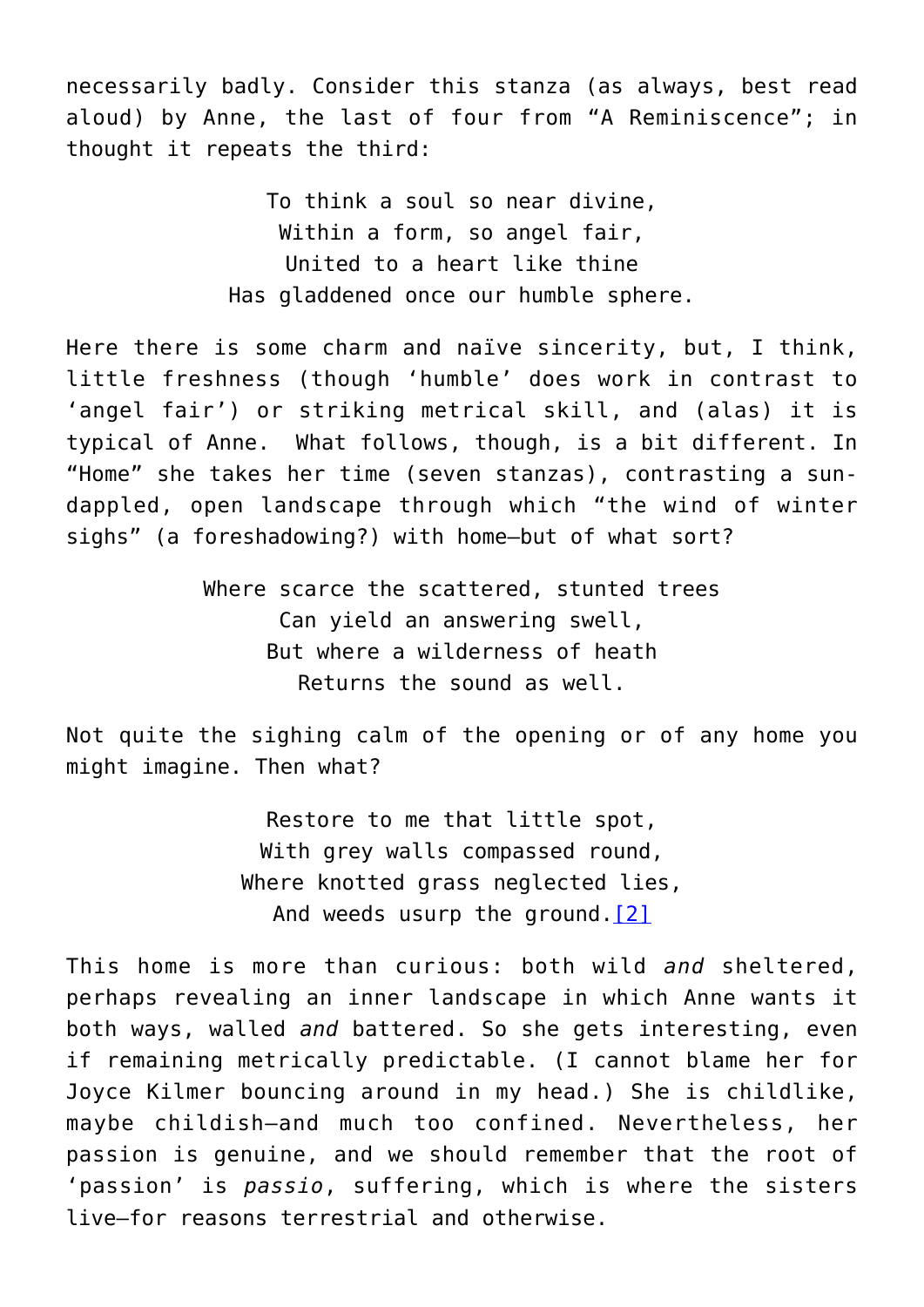Charlotte seems more the thoughtful troubadour than her sister. "Presentiment" —not quite a ballad but a dialogue—could have come from the early sixteenth century.

> Sister, you've sat there all day Come to the hearth awhile; The wind so wildly sweeps away, The clouds so darkly pile. That open book has lain unread, For hours upon your knee; You've never smiled nor turned your head What can you, sister, see?

The sister (Emma) answers Jane, lamenting the cold of November and the troubling silence in the garden: "O Jane, what sadness fill the mind on such a dreary day?" And in spite of Jane's attempt at perspective, Emma answers, "The peaceful glow of our fireside/ Imparts no peace to me./ My thoughts would rather wander wide/ Than rest, dear Jane, with thee" —and predicts her own death. Finally, "Jane sits upon a shaded stile,/ Alone she sits there now … she's thinking of one winter's day,/ A few short months ago,/ When Emma's bier was borne away/ O'er wastes of frozen snow." Then the sadness deepens, all the portentousness brought home, miserably:

> She's thinking how that drifted snow Dissolved in spring's first gleam, And how her sister's memory now Fades, even as fades a dream.

And so poor Emma is *utterly* gone, from both heart and mind.

That such a cold truth can be so casually, even if truthfully, stated, rather than sorely lamented, especially coming after a portrait of deep sisterly concern, is almost sociopathic, not least because it comes within "spring's first gleam."

But what of the deaths of Charlotte's actual sisters? Anne died second, from consumption (as did they all) and with much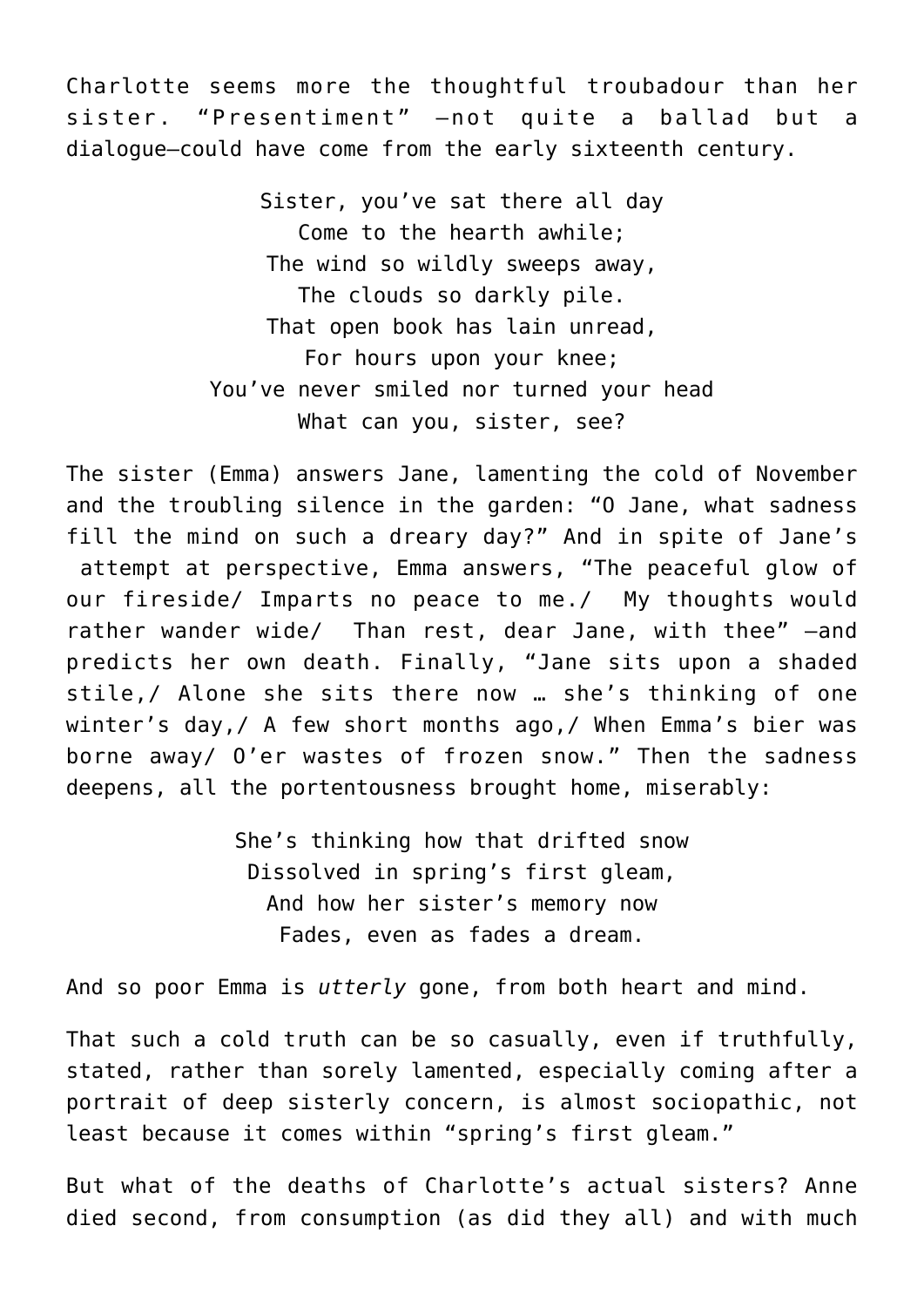suffering: "Calmly to watch the failing breath/ Wishing each sigh might be the last;/ Longing to see the shade of death/ O'er those beloved features cast." Not cold, but removed, calm, resigned, and with considerable inner strength:

> Although I knew that we had lost The hope and glory of our life; And now, benighted, tempest-tossed, Must bear alone the weary strife.

Amidst the 'tempest' (a worn image: we want more) I wonder: What hope and glory does the poet mean? And just here, in silence, is strength: may we not fill in the Resurrection that follows suffering on our own? Charlotte *already* knew of the loss, because of the lingering illness that betokened death inevitably. In the event, Charlotte is by no means posturing, merely stoical.

Little in Charlotte's poetry is celebratory. As with the three, very much is elegiac, never more so than in "On the Death of Emily Jane Brontë." The verse is a bit more complex than in most of her other poems, with five six-line stanzas (aabccb, each with two tercets) and with many a line running into the next:

> My darling, thou wilt never know The grinding agony of woe That we have borne for thee. Thus may we consolation tear E'en from the depth of our despair And wasting misery. The nightly anguish thou art spared When all the crushing truth is bared To the awakening mind, When the galled heart is pierced with grief, Till wildly it implores relief, But small relief can find.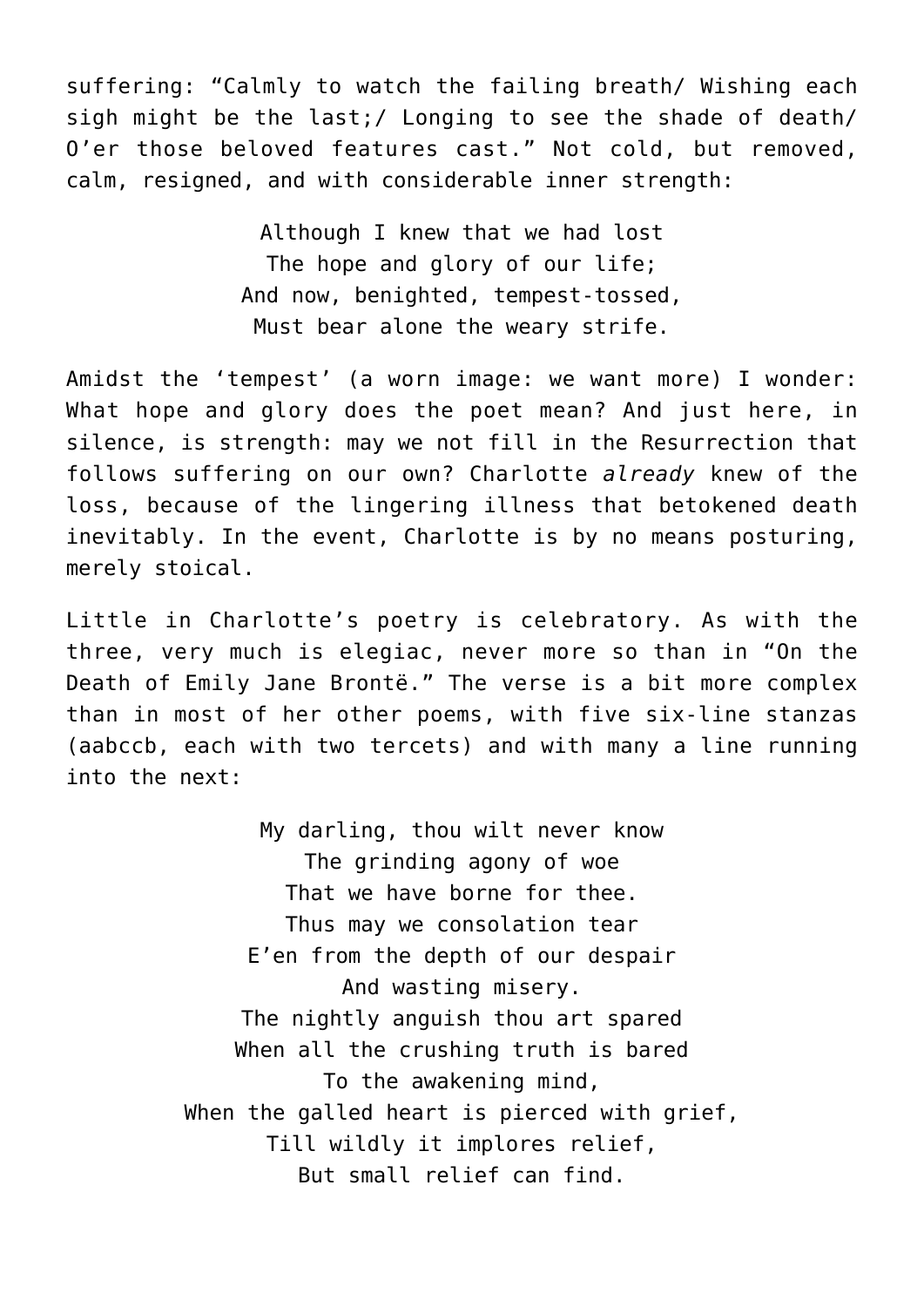"Grinding', 'tear,' 'wasting', 'galled', along with internal rhyme—these gather to add conviction to the last line, though we note that so far the poem has been about the poet. Ah, but "small relief can find" is *not* the final line. Here is the last stanza:

> Then since thou art spared such pain We will not wish thee here again; He that lives must mourn, God help us through our misery And give us rest and joy with thee When we reach our bourne!

Charlotte cannot wait. Unsentimental and realistic, she is finally prayerful, certainly hopeful, and she knows her role, which is to mourn, unto that lovely final word. My impression is that, having felt so strongly and suffered so dearly during life, death is what it promises: a portal opening from strife. There is no talk of glory *per se*, but there is a sense that the wild harshness of life will be redeemed; that is, though still wild, not harsh; rather, exciting.

The verse is skilful, notwithstanding a slipped beat here and there, and the imagery is fitting, sometimes striking, rarely worn. Yet one wonders: something is going on in there. That is, when one reads these poems *seriatim* a thought creeps in: these days, might the sisters be found in the Diagnostic and Statistical Manual, for depression if nothing else? (And I think: should not their … disturbance … get them *into* the canon, not keep them out?) Or is their vision one of a higher realm, making them impatiently resigned, not pathological? After all we do know that spiritual formation requires strife, what comes before the Resurrection.

Which gets us to Emily, whose poems are easily available. Her best-known poem is simple and compelling: seven very regular, four-line stanzas (abab, cdcd, etc.) and is no less than a prayer: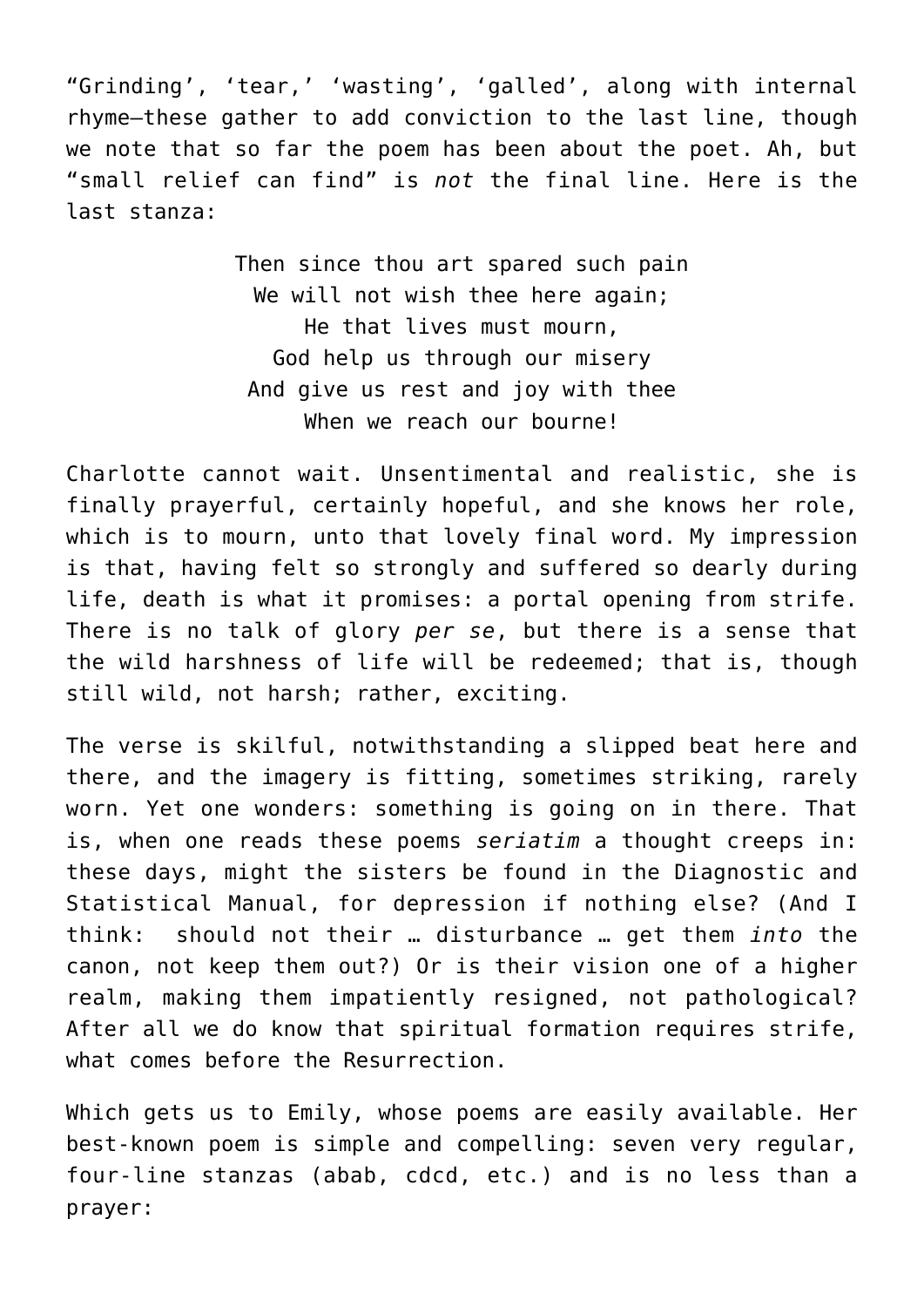No coward soul is mine No trembler in the word's storm-troubled sphere: I see Heaven's glories shine, And faith shines equal, arming me from fear.

A simple proclamation, that, of a grand truth: if one see God's glory one need not fear, as a benighted coward might. The next stanza calls to the Deity, exclaiming that Life rests in her "As I—undying Life—have power in thee!" The current runs both ways, reciprocally. Moreover "Vain are the thousand creeds/ That move men's hearts: unutterably vain … To waken doubts in one/ Holding so fast by thine infinity:/ So surely anchor on/ The steadfast rock of immortality." That is why, if "the universe ceased to be,/ And Thou were left alone,/ Every existence would exist in Thee." And so—just why no soul be coward—

There is not room for Death.

Nor atom that his [*third person now*] might could render void: Thou—THOU [*back to second person*]art Being and Breath, And what THOU art may never be destroyed.

The entire second line is unfortunate, both unnecessary and confusing, and the fourth is not only repetitive but jejune. Coming at the end one can only say, 'really?' The anti-climax makes the tide withdraw. And yet, the faithfulness certainly remains, thus vindicating the first line.

Their poems speak of a reckoning after a strife-strewn life, the first, purgative, stage, of spiritual formation. Each of the sisters seems to know this, and each has a wild, unbounded hope for the next stage. Did either ever make it to the second, illuminative, stage? Well, they were unwavering in their faith that a third stage, the unitive resolution, awaited them. Maybe they were already there. We see this in Emily's greatest poem, "The Prisoner," a dialogue between a jailer, his visitor, and an inmate.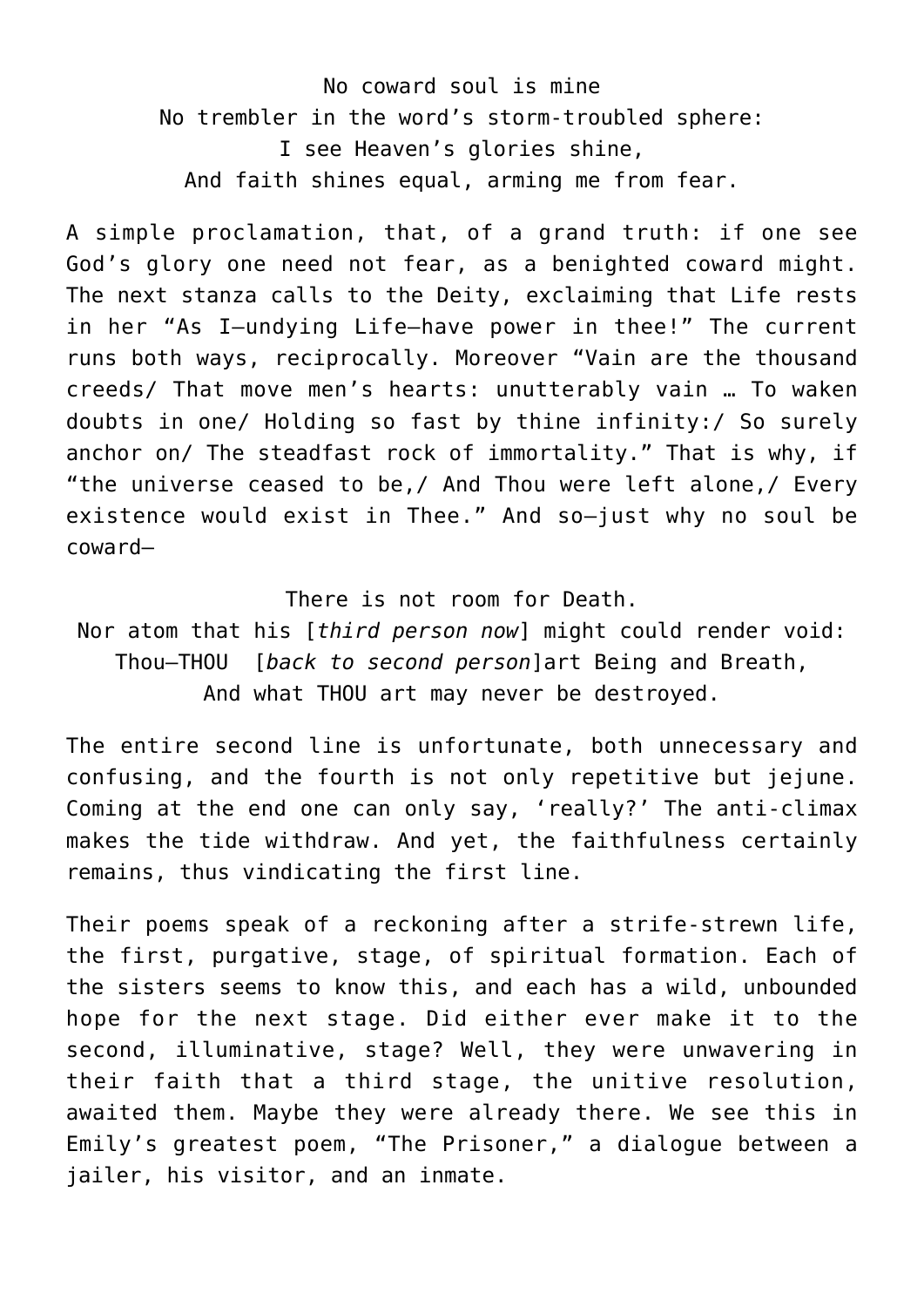If Cathy Earnshaw were crafty enough, there on the heath or propped high in her secret rocky promontory, she might have written it herself.

> In the dungeon-crypts idly did I stray, Reckless of the lives wasting there away;

The visitor soon converses with a prisoner. "I have been struck," she said, "and I am suffering now;/ Yet these are little worth, your bolts and irons strong;/ And, were they forged in steel, they could not hold me long." The jailer, referring to his master, reminds the prisoner that she will not go free. She answers, "A messenger of Hope comes every night to me,/ And offers for short life, eternal liberty." There follows a rapturous description of that messenger and his arrival, "when joy grew mad with awe." She briefly describes both her inner and outer suffering, but adds "Yet I would lose no sting, would wish no torture less;

The more that anguish racks, the earlier it will bless; And robed in fires of hell, or bright with heavenly shine, If it but herald death, the vision is divine!

Conversation halts. "We had no further power to work the captive woe" —

Her cheek, her gleaming eye, declared that man had given A sentence, unapproved, and overruled by Heaven.

What we've heard earlier of the prisoner remains true:

The captive raised her face; it was as soft and mild As sculptured marble saint, or slumbering unwean'd child; It was so soft and mild, it was so sweet and fair, Pain could not trace a line, nor grief a shadow there!

Emily, especially, is fierce, the fiercest of the three. She, more than the others (but they, too), understand intimately the root of 'passion', and though it excites, there is more to